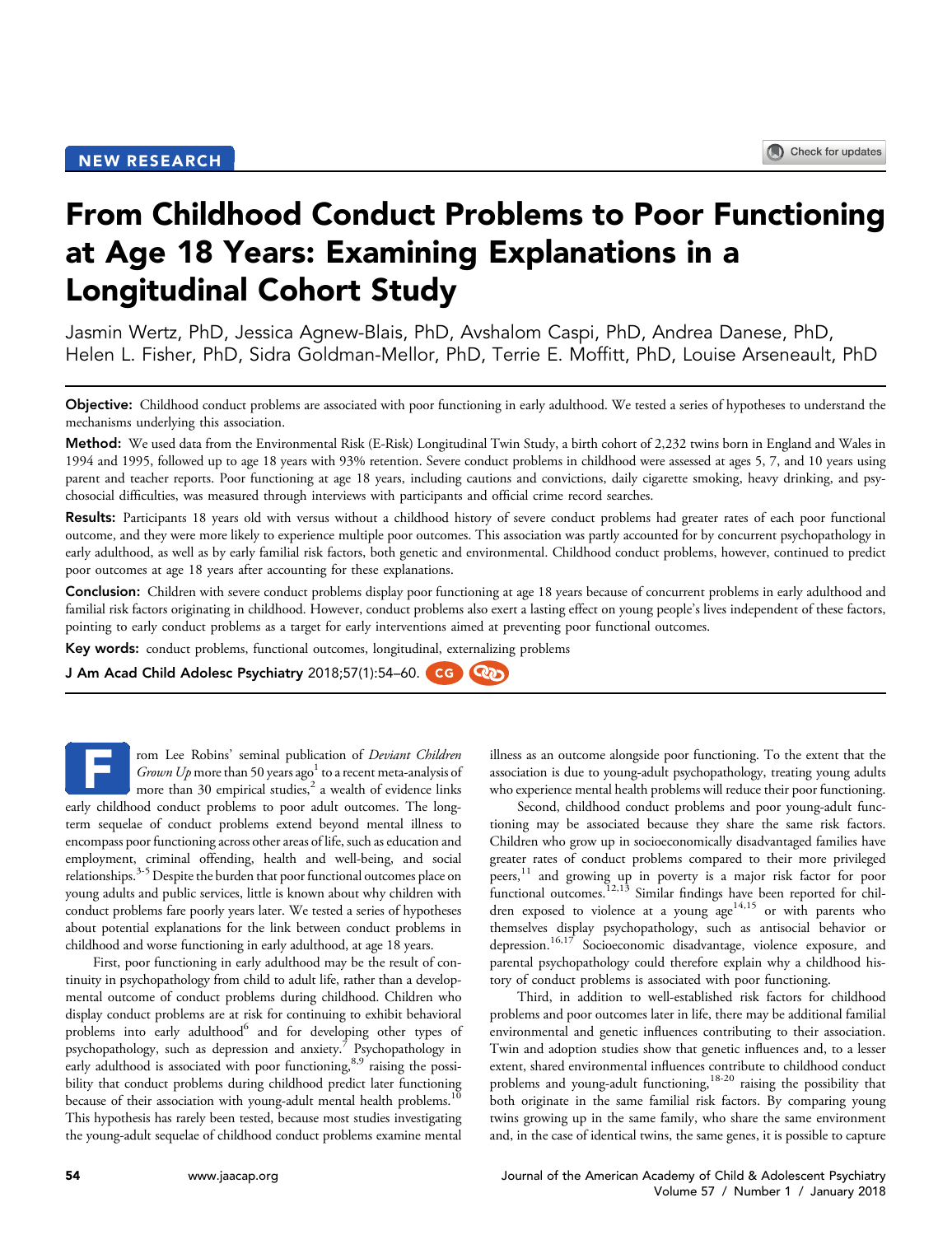familial influences and to determine the extent to which children's conduct problems predict poor outcomes independent of latent familial risks. To the extent that the association is due to well-established familial risk factors and additional familial environmental and genetic influences, interventions aimed at improving the future functioning of children with conduct problems should address factors in a child's family environment, for example, through work with parents. To the extent that conduct problems in childhood predict outcomes above and beyond these factors, early, individual-level treatment of children's problem behavior may improve future poor functioning.

We tested these potential explanations in a longitudinal prospective cohort of twin children who have been followed up to age 18 years. We investigated the extent to which childhood conduct problems predicted poor functioning in emerging adulthood. Our focus was on severe conduct problems with an early onset because they have a particularly poor long-term prognosis.[21](#page-6-0) The outcomes that we examined reflect individuals' functioning in emerging adulthood across areas in which positive outcomes are critical for successful life-course development, such as attainment, health, and social inclusion. In addition to testing whether childhood conduct problems predicted each outcome separately, we also tested the effect on the accumulation of poor functional outcomes, that is, a cumulative index of poor functioning, because recent evidence has documented that individuals who function poorly in one area often experience difficulties in other areas as well.<sup>[22](#page-6-0)</sup>

#### **METHOD**

#### **Participants**

Participants were members of the Environmental Risk (E-Risk) Longitudinal Twin Study, which tracks the development of a birth cohort of 2,232 British children. The sample was drawn from a larger birth register of twins born in England and Wales in 1994 to 1995.<sup>23</sup> Full details about the sample are reported elsewhere.<sup>[24](#page-6-0)</sup> Briefly, the E-Risk sample was constructed in 1999 to 2000, when 1,116 families (93% of those eligible) with same-sex 5-year-old twins participated in home-visit assessments. This sample comprised 56% monozygotic (MZ) and 44% dizygotic (DZ) twin pairs; sex was evenly distributed within zygosity (49% male). Families were recruited to represent the UK population of families with newborns in the 1990s, on the basis of residential location throughout England and Wales and mother's age. Teenage mothers with twins were overselected to replace high-risk families who were selectively lost to the register through nonresponse. Older mothers having twins via assisted reproduction were underselected to avoid an excess of well-educated older mothers. At follow-up, the study sample represents the full range of socioeconomic conditions in the United Kingdom, as reflected in the families' distribution on a neighborhood-level socioeconomic index.<sup>[25,26](#page-6-0)</sup>

Follow-up home visits were conducted when the children were aged 7 (98% participation), 10 (96%), 12 (96%), and 18 (93%) years. At age 18 years, 2,066 participants were assessed, each twin by a different interviewer. The average age at the time of assessment was 18.4 years (SD = 0.36); all interviews were conducted after the 18th birthday. Of the age-18 participants, 70.8% were studying for a degree at university or a vocational qualification, and 56.6% were working. Of the participants, 11.6% were neither studying nor working.

There were no differences between those who did and did not take part at age 18 years in terms of socioeconomic status (SES) assessed when the cohort was initially defined ( $\chi^2 = 0.86$ ,  $p = .65$ ), age-5 IQ scores ( $t = 0.98$ ,  $p = .33$ ), or age-5 behavioral or emotional problems ( $t = 0.40$ ,  $p = .69$  and  $t = 0.41$ ,  $p = .68$ , respectively). The Joint South London and Maudsley and the Institute of Psychiatry Research Ethics Committee approved each phase of the study. Parents gave informed consent, and twins gave assent between 5 and 12 years and then informed consent at age 18 years.

#### Childhood History of Conduct Problems

When the twins were 5, 7, and 10 years of age, 14 of 15 DSM-IV symptoms of conduct disorder were assessed (forced sexual activity was considered age

Journal of the American Academy of Child & Adolescent Psychiatry [www.jaacap.org](http://www.jaacap.org) 55 Volume 57 / Number 1 / January 2018

inappropriate and thus not included) through mothers' and teachers' reports of children's behavioral problems, using the Achenbach family of instruments and DSM-IV items.<sup>27-29</sup> A child was considered to have a given symptom if it was scored as being "very true or often true" (score  $= 2$ ) in the past 12 months, by either mothers or teachers, to enhance diagnostic validity.<sup>30,31</sup> To focus our analyses on children with moderate to severe conduct problems and following DSM- $IV$  recommendations,<sup>[29](#page-6-0)</sup> participants were categorized into those who had not versus had displayed 5 or more symptoms at the age 5-, 7-, or 10-year assessment ( $n = 307$ , 14.5%). More detail about the percentage of children meeting this criterion at each age and across ages is provided in [Supplement 1](#page-7-0), available online. Findings were similar when using different symptom thresholds to categorize participants as having a history of conduct problems (see [Tables S1](#page-8-0) and [S2,](#page-8-0) available online).

#### Poor Outcomes in Early Adulthood

We collected information on 10 outcomes that reflected young adults' poor functioning in areas critical to life-course development. Outcomes and their assessment are described in [Table 1](#page-2-0) and in [Supplement 1](#page-7-0), available online. Information on the majority of outcomes was ascertained at the age-18-year interview; cautions and convictions were assessed through UK Police National Computer (PNC) record searches. NEET status (Not in Education, Employment or Training),<sup>[32](#page-6-0)</sup> parenthood, daily cigarette smoking, and suicide attempts/selfharm were naturally dichotomous; all other variables were dichotomized. For variables with no predetermined cut-off (drinking, social isolation, and low life satisfaction), we defined poor functioning a priori as being among the 20% highest-scoring participants in an outcome. Findings were similar when using different thresholds (see [Table S3](#page-9-0), available online).

#### Young-Adult Psychopathology

During the age-18 interview, we assessed participants' mental health over the previous 12 months, including depressive disorder, generalized anxiety disorder, posttraumatic stress disorder (PTSD), alcohol dependence, cannabis dependence, and conduct disorder according to  $DSM-IV^{33}$  $DSM-IV^{33}$  $DSM-IV^{33}$  and attention-deficit/hyperactivity disorder (ADHD) according to *DSM-5* criteria.<sup>34</sup> Assessments were conducted in face-to-face interviews using the Diagnostic Interview Schedule (DIS).<sup>[35](#page-6-0)</sup> We used a summary measure indicating whether participants experienced any of these mental health problems at age 18 years.

## Risk Factors for Childhood Conduct Problems and Young-Adult Poor Functioning

Families' socioeconomic disadvantage was defined at age 5 years using a stan-dardized composite of parents' income, education, and social class,<sup>[36](#page-6-0)</sup> divided into tertiles and reverse coded. Child exposure to violence was indexed by child physical maltreatment and domestic violence by age 5 years, as previously described.<sup>[6,37](#page-5-0)</sup> Briefly, child physical maltreatment by an adult was assessed for each twin during family visits using the standardized clinical pro-tocol from the Multi-Site Child Development Project.<sup>[38,39](#page-6-0)</sup> Interviewers coded the child as having not been, or as having possibly or definitely been, physically harmed on the basis of the mothers' narrative, with intercoder agreement on 90% of ratings ( $\kappa = 0.56$ ). Adult domestic violence was assessed by asking mothers about their own violence toward any partner and about partners' violence toward them during the 5 years since the twins' birth, responding "not true" or "true" to questions about 12 acts of physical violence. The measure was dichotomized to reflect whether children lived in homes where there was any versus no adult domestic violence. Parental psychopathology was indexed by parents' antisocial behavior and mothers' depression.<sup>[37,40](#page-6-0)</sup> Fathers' and mothers' history of antisocial behavior was reported by mothers when children were 5 years old, using the Young Adult Behavior Checklist,<sup>[41](#page-6-0)</sup> modified to obtain lifetime data and supplemented with questions from the DIS.<sup>[35](#page-6-0)</sup> We combined reports about mothers' and fathers' behavior. Mothers' major depressive disorder since the twins' birth was assessed when the children were 5 years old according to the  $DSM-IV$ ,<sup>[33](#page-6-0)</sup> using the DIS.<sup>[35](#page-6-0)</sup>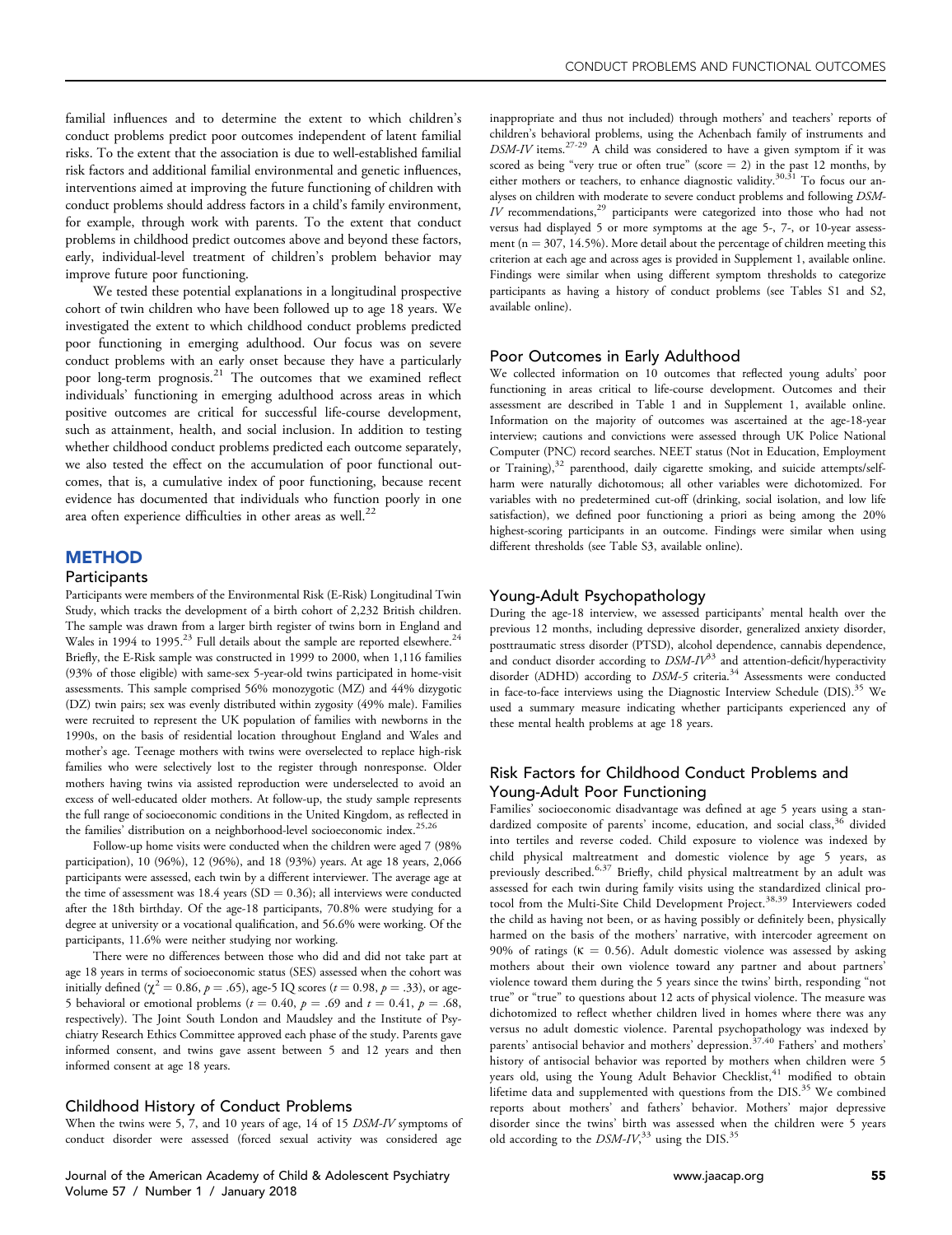## <span id="page-2-0"></span>TABLE 1 Descriptive Information for Age-18 Functional Outcomes

|                            | <b>Definition</b>                                                                                                                                           |      | Prevalence (%) |       |  |
|----------------------------|-------------------------------------------------------------------------------------------------------------------------------------------------------------|------|----------------|-------|--|
| <b>Outcomes</b>            |                                                                                                                                                             |      | <b>Boys</b>    | Girls |  |
| <b>NEET</b>                | NEET status as self-reported in the age-18 interview                                                                                                        | 11.6 | 11.0           | 12.1  |  |
| Parenthood                 | Any past live birth or current pregnancy (girls) or having caused a pregnancy that<br>resulted in a live birth (boys) self-reported in the age-18 interview | 2.6  | 1.1            | 4.0   |  |
| Cautions and convictions   | Official record of any UK cautions or convictions, beginning at age 10 through age 19                                                                       | 10.2 | 15.4           | 5.5   |  |
| Overweight                 | BMI >25, assessed at the time of the age-18 interview                                                                                                       | 25.8 | 22.7           | 28.7  |  |
| Daily cigarette smoking    | Current, daily smoking self-reported in the age-18 interview                                                                                                | 22.3 | 23.5           | 21.3  |  |
| Heavy drinking             | High (among top 20% of participants) self-reported consumption of alcoholic drinks<br>in a typical week at the time of the age-18 interview                 | 20.3 | 25.6           | 15.5  |  |
| Visits to ED               | Any visits to an ED within past year, self-reported in the age-18 interview                                                                                 | 20.8 | 22.8           | 19.0  |  |
| Suicide attempts/self-harm | Any suicide attempts or incidents of self-harm between ages 12 and 18 years,<br>self-reported in the age-18 interview                                       | 14.3 | 10.5           | 17.6  |  |
| Social isolation           | High score (among top 20% of participants) on a self-report scale reverse-coded<br>to assess social isolation at age 18 years                               | 20.0 | 24.0           | 16.5  |  |
| Low life satisfaction      | High score (among top 20% of participants) on self-report scale reverse-coded to<br>assess low life satisfaction at age 18 years                            | 18.7 | 19.9           | 17.6  |  |

Note: Further information on all outcomes is provided in [Supplement 1,](#page-7-0) available online. BMI = body mass index; ED = emergency department; NEET = Not in Education, Employment, or Training.

#### Statistical Analyses

We tested whether a childhood history of severe conduct problems predicted each poor functional outcome at age 18 separately, and also a cumulative index of poor functioning, using Poisson regression models. We chose Poisson over logistic regression models for the dichotomous outcomes to obtain risk ratios, <sup>[42](#page-6-0)</sup> which are a more easily interpretable measure of risk, particularly when outcomes are common. To test whether the effect of childhood conduct problems on functioning was accounted for by young-adult psychopathology and specific family risk factors, we included these as additional predictors in our regression models. We compared results across sex and observed similar patterns of results. We adjusted for sex in all analyses. Standard errors in all models were adjusted for clustering of twins within families. To test whether childhood conduct problems predicted age-18 outcomes within twin pairs growing up in the same family, we used a discordant twin design, with fixed effects models and robust standard errors.<sup>43</sup> The resulting estimates indicate whether a twin with a childhood history of conduct problems is more likely to experience poor functional outcomes compared to that individual's unaffected co-twin, accounting for familywide environmental and, in MZ twins, genetic influences that may increase the risk for both conduct problems and youngadult functional outcomes. Stata version 14.1 was used for all analyses.<sup>44</sup>

## RESULTS

## Association Between Childhood Conduct Problems and Poor Functional Outcomes in Early Adulthood

Participants with a childhood history of severe childhood conduct problems were at risk for poor functioning at age 18 years ([Figure 1](#page-3-0)). Risks were elevated across all outcomes, ranging from incidence-rate ratios of 1.36 (for overweight) to 3.62 (for cautions and convictions). Poor functional outcomes were also associated with each other, so that participants with one poor outcome were more likely to display poor functioning in other outcomes [\(Figure 2\)](#page-3-0). To capture this accumulation, we derived an index of cumulative poor functioning by summing poor outcomes. A childhood history of conduct problems forecast cumulative poor functioning in early adulthood ([Table 2](#page-4-0), panel A). Closer inspection revealed that the majority of 18-year-olds without a history of conduct problems experienced none or only 1 poor functional outcome (61.6%); few experienced 2 or 3 (28.7%), and fewer experienced 4 or more poor outcomes (9.7%). In contrast, only a minority of those with a history of conduct problems

experienced none or 1 poor outcome (25.4%); most of them experienced 2 or 3 (41.7%) or 4 or more poor outcomes (33.0%). This effect was not simply an artifact of childhood conduct problems predicting any one outcome particularly well, as indicated by analyses leaving out 1 outcome at a time (see [Table S4](#page-9-0), available online). We used the cumulative index of poor functioning in all subsequent analyses.

# Effect of Concurrent Psychopathology in Early Adulthood on the Association Between Conduct Problems and Cumulative Poor Functioning

Participants with a childhood history of severe conduct problems were more likely to experience psychopathology at age 18 years (incidence-rate ratio [IRR] = 1.75, 95% CI = 1.57, 1.96,  $p < .01$ ). Psychopathology was associated with cumulative poor functioning [\(Table 2](#page-4-0), panel B). Including young-adult psychopathology as a predictor of poor young-adult functioning in our model reduced the effect of childhood conduct problems by approximately one-third; however, it continued to forecast poor functioning, over and above young-adult psychopathology.

# Effect of Familial Risk Factors on the Association Between Conduct Problems and Cumulative Poor Functioning

Participants who grew up in socioeconomic disadvantage, had been exposed to violence, or had parents with psychopathology were at greater risk for displaying conduct problems as children (IRR  $= 1.66, 95\%$  CI 1.40, 1.98,  $p < .01$  for socioeconomic disadvantage; IRR = 2.24, 95%  $CI = 1.71, 2.94, p < .01$  for exposure to violence; IRR = 1.68, 95% CI = 1.54,1.84,  $p < .01$  for parental antisocial behavior; and IRR = 1.62. 95%  $CI = 1.26, 2.08, p < .01$  for maternal depression) and to experience cumulative poor functioning at age 18 years [\(Table 2,](#page-4-0) panel C). These factors explained part of the association between childhood conduct problems and cumulative poor functioning, each reducing it by approximately one-fifth. Taken together, familial risk factors accounted for approximately an additional one-fourth of the association, beyond young-adult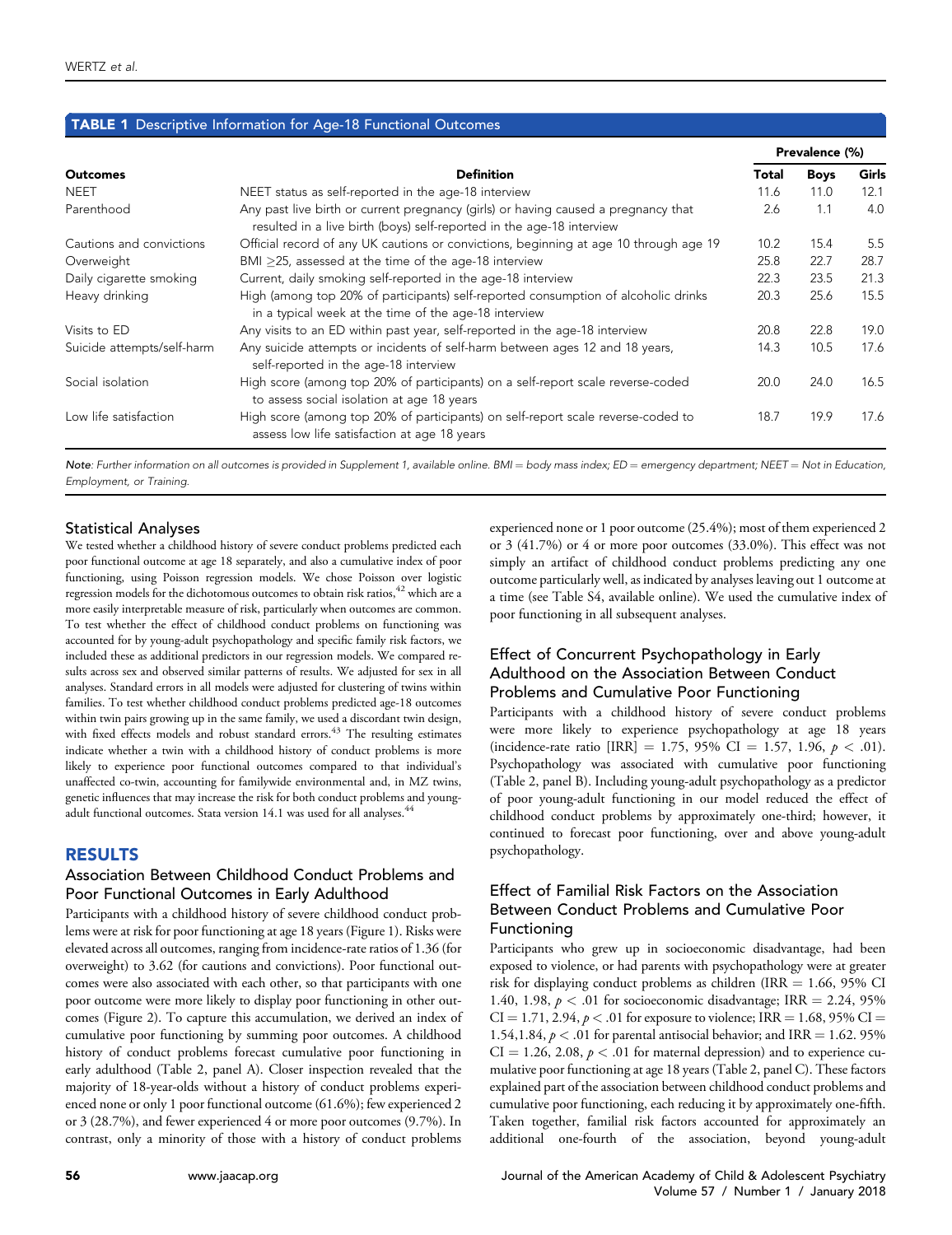<span id="page-3-0"></span>FIGURE 1 Differences in functional outcomes between participants with a childhood history of severe conduct problems and those without. Note: Panel a presents the percentages of 18-year-olds who experienced a poor functional outcome among those with versus without a childhood history of severe conduct problems. Panel b indicates the incidence-rate ratio (interpretable as relative risk<sup>42</sup>) for experiencing each outcome for those with a childhood history of severe conduct problems. Error bars represent 95% confidence intervals. NEET  $=$  not in education, employment or training.



psychopathology. However, childhood conduct problems continued to predict poor functioning in early adulthood [\(Table 2,](#page-4-0) panel C).

# Effect of Genetic and Shared Environmental Influences on the Association Between Conduct Problems and Cumulative Poor Functioning

Twin correlations of a childhood history of severe conduct problems (tetrachoric  $r_{\text{m}z} = 0.85$  and  $r_{\text{dz}} = 0.62$ ) and cumulative poor functioning at age 18 years (polychoric  $r_{\rm mz}$  = 0.67 and  $r_{\rm dz}$  = 0.41) were greater in MZ than DZ twins, indicating genetic influences. MZ correlations were less than twice the DZ correlations, indicating shared environmental influences. However, even twins raised in the same families and with the same genetic background differed in whether they had a childhood history of conduct problems and in their cumulative poor functioning, making it possible to test whether conduct problems predicted young-adult outcomes independent of familial influences. The prediction of cumulative poor functioning by childhood conduct problems was reduced when twins within



| Journal of the American Academy of Child & Adolescent Psychiatry |
|------------------------------------------------------------------|
| Volume 57 / Number 1 / January 2018                              |

Cautions and convictions **.47** 

Overweight .10 .16 -.01

Daily cigarette smoking  $.45$  .60 .62 .62 .06 Heavy drinking .16 .16 .00 .36 .15

Visits to ED .08 .07 .18 .03 .16 .23 Suicide attempts/self-harm .30 .21 .26 .05 .36 .15 .21<br>Social isolation .20 .11 .20 .07 .22 .04 .03 Social isolation .20 .11 .20 -.07 .22 .04 .03 .35 Low life satisfaction .42 .06 .32 .05 .40 .24 .17

Parenthood

Tetrachoric  $\frac{10}{0.0}$  $0.2$  $0.4$  $0.6$ Ξ  $0.8$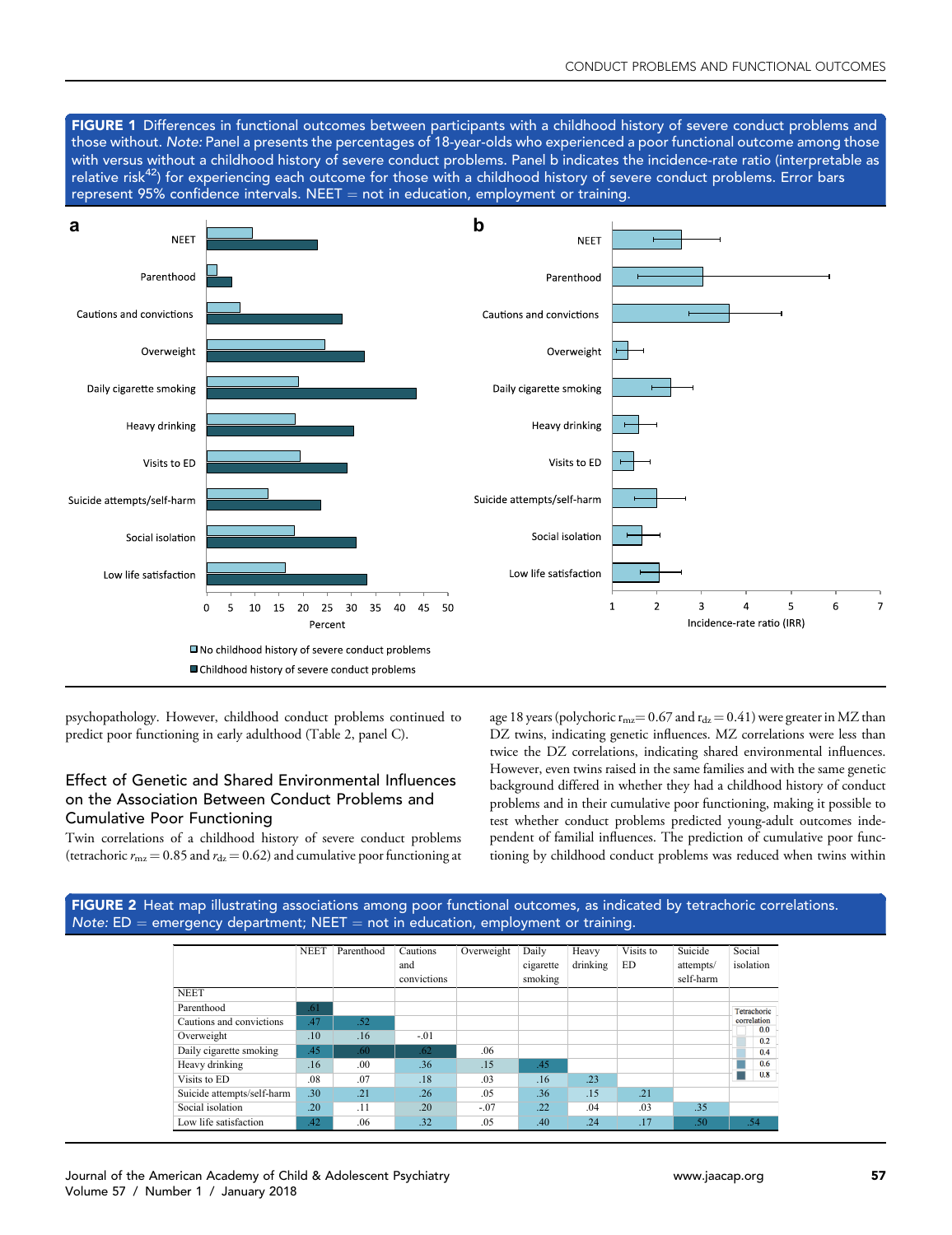<span id="page-4-0"></span>

| <b>TABLE 2</b> A Childhood History of Severe Conduct Problems Predicts Poor Cumulative Functioning at Age 18 Years         | <b>Bivariate Model</b>                | Multivariate Model <sup>b</sup>          |
|----------------------------------------------------------------------------------------------------------------------------|---------------------------------------|------------------------------------------|
| Predictor                                                                                                                  | <b>IRR (95% CI)</b>                   | IRR (95% CI)                             |
| Panel A. Does a childhood history of conduct problems predict<br>cumulative poor functioning <sup>a</sup> at age 18 years? |                                       |                                          |
| Childhood conduct problems                                                                                                 | 1.96 (1.75, 2.18)                     |                                          |
| Panel B. Is the effect accounted for by young-adult psychopathology?                                                       |                                       |                                          |
| Childhood conduct problems                                                                                                 | 1.96 (1.75, 2.18)                     | 1.61 (1.45, 1.79)                        |
| Young-adult psychopathology                                                                                                | 2.22 (2.03, 2.43)                     | 2.06 (1.89, 2.25)                        |
| Panel C. Is the effect accounted for by well-established risk factors?                                                     |                                       |                                          |
| Childhood conduct problems                                                                                                 | 1.94 (1.74, 2.16)                     | 1.40 (1.26, 1.56)                        |
| Young-adult psychopathology                                                                                                | $2.22$ ( $2.03$ , $2.43$ )            | 1.94 (1.78, 2.12)                        |
| Socioeconomic disadvantage                                                                                                 | 1.41 (1.32, 1.50)                     | 1.23(1.16, 1.31)                         |
| Exposure to violence                                                                                                       | 1.50(1.35, 1.66)                      | 1.13 (1.02, 1.24)                        |
| Parental antisocial behavior                                                                                               | 1.27(1.21, 1.33)                      | 1.05(1.00, 1.11)                         |
| Maternal depression                                                                                                        | 1.31(1.17, 1.46)                      | 1.04 (0.95, 1.15)                        |
|                                                                                                                            | <b>Fixed-Effects Bivariate Models</b> | <b>Fixed-Effects Multivariate Models</b> |
| Predictor                                                                                                                  | <b>IRR (95%CI)</b>                    | <b>IRR (95%CI)</b>                       |
| Panel D. Is the effect accounted for by unmeasured familial risk factors?                                                  |                                       |                                          |
| Childhood conduct problems                                                                                                 | 1.34 (1.13, 1.59)                     | 1.30(1.10, 1.54)                         |
| Young-adult psychopathology                                                                                                | 1.48 (1.33, 1.66)                     | 1.47 (1.32,1.64)                         |

Note: The number of participants within each panel is restricted to participants with nonmissing data on all variables included in the multivariate model within a panel.  $IRR = incidence-rate ratio$ 

<sup>a</sup>The cumulative poor functioning measure is the sum of all poor functional outcomes.

b Results are adjusted for all other predictors within a panel and for participants' sex.

the same family were compared to each other (Table 2, panel D). However, the effect remained significant, indicating that childhood conduct problems predicted poor functioning independent of familywide risk factors. We restricted our analyses to MZ twins to completely account for genetic influences, and found that childhood conduct problems continued to predict poor functioning (IRR = 1.32, 95% CI = 1.11, 1.57,  $p < .01$ ). Taken together, these findings indicate that children with a history of severe conduct problems remain at greater risk for future poor functioning even after taking into account familywide environmental and genetic risk factors that could explain the association.

## **DISCUSSION**

Previous studies have shown that children with conduct problems are at risk for experiencing poor functional outcomes in adulthood. We extended this research in 2 ways: first, we examined the effect of childhood conduct problems on a cumulative index of poor functioning in emerging adulthood, reflecting outcomes across areas as broad as educational attainment, crime, health, and social relationships. Our findings show that 18-year-olds with a childhood history of severe conduct problems were more likely to experience difficulties across multiple spheres of adult life, more than a decade after they had first displayed conduct problems. The overall effect was modest but pervasive across young-adult outcomes that are not only relevant for individuals' success during the transition to adulthood but are also part of the foundation for health, attainment, and well-being across the life-course. Second, we examined explanations for the link between conduct problems and later poor functioning. Our findings revealed that children with conduct problems grew up to develop poor functional outcomes partly because they were more likely to experience psychopathology as young adults, and partly because they had been exposed to familial risk factors from early in life, both genetic and environmental. However, conduct problems forecast poor outcomes even after accounting for these explanations, indicating an independent, long-lasting effect. The findings have implications for our understanding of why children with conduct problems are at greater risk for poor outcomes, as well as for interventions aimed at improving young adults' functioning.

Each of our hypothesized explanatory factors accounted partly for the association between childhood conduct problems and poor young-adult outcomes. It is well established that conduct problems during childhood predict conduct problems and other mental health problems in adult-hood,<sup>[7,45](#page-5-0)</sup> and here we have shown that this continuity of problems across time may be partly responsible for the link between a childhood history of conduct problems and age-18 functional impairment. Our findings also suggest that childhood conduct problems and later poor functioning to some extent originate in the same underlying risk factors, both specific, well-established risk factors such as socioeconomic deprivation, and additional, unmeasured influences that we were able to capture through studying twins. These unmeasured familial risk factors may reflect environmental factors such as aspects of parenting or excessive stress that increase risk for childhood conduct problems and for poor functioning in adulthood. Familial risk may also reflect genetically influenced, earlyemerging behaviors and characteristics.

Our findings indicate that the presence of severe conduct problems during childhood signal poorer long-term outcomes independent of psy-chopathology in early adulthood.<sup>[10,46](#page-5-0)</sup> The association was also not explained away by familial risk. These findings suggest that conduct problems at a young age, by themselves, have a lasting, negative, pervasive impact on young-adult outcomes. Conduct problems may do so by interfering with children's ability to accumulate the human capital needed to become successful young adults. For example, children with conduct problems may be less well integrated into formal institutions and informal social settings that promote skills and positive functioning as children grow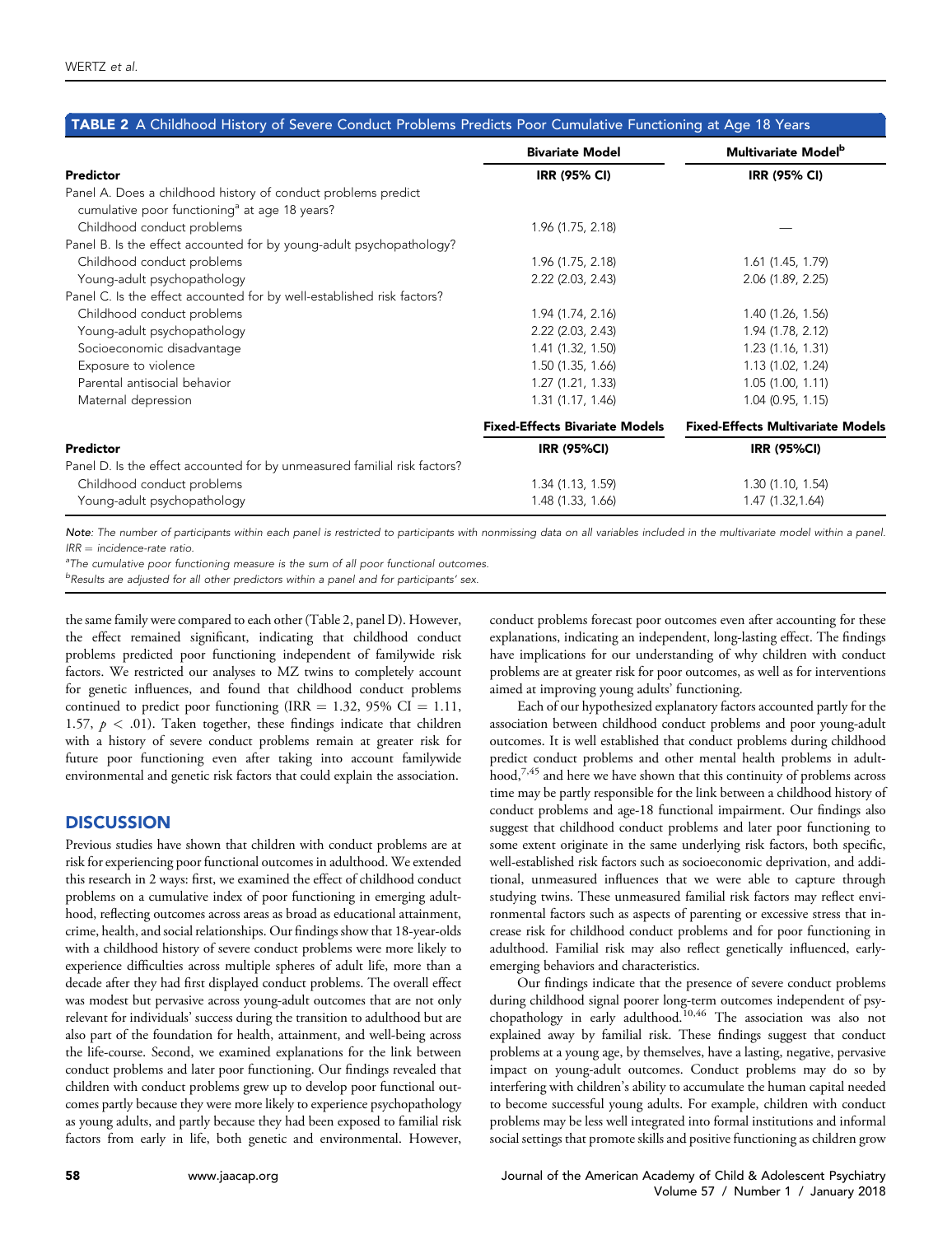<span id="page-5-0"></span>up, such as school or friendship groups of well-adjusted peers. Children with conduct problems may become involuntarily excluded from these settings if their behaviors elicit rejection from others,  $47$  or they may withdraw from favorable settings by truanting or associating with peers who also display conduct problems.<sup>48</sup> Once children with conduct problems lose contact with settings that promote positive functioning, it may be difficult to catch up in their development of skills needed to succeed in life, leading to pervasive functional impairment even years later.

The findings of our study need to be interpreted in light of some limitations. First, the E-Risk study participants were on the cusp of adulthood. It was not possible to examine negative outcomes that may unfold later in life,<sup>[49](#page-6-0)</sup> or life events and experiences such as marriage that may limit the negative effects of conduct problems or improve young adults' functioning as individuals grow older.<sup>[50](#page-6-0)</sup> However, poor functional outcomes in the transition to adulthood are informative because they are a foundation for individuals' health, attainment, and well-being across the life course. Second, our finding that childhood problems predicted poor adult outcomes within twin pairs does not establish causality. It is possible that factors not shared between twins, such as school experiences, explain the association. However, by taking into account environmental and genetic influences shared between members of a family, the twin comparisons rule out a powerful source of confounding of the association.<sup>[51](#page-6-0)</sup> Third, because functional outcomes in young adulthood were all assessed at the same age, we were unable to account for the possibility that a poor outcome in one area may have influenced other poor outcomes to occur. For example, excessive drinking may have led to visits to the emergency department. Fourth, we cannot be certain that our results generalize to singletons. However, twins have been shown to be similar to singletons in the levels and development of behavior problems they experience during childhood.<sup>[52](#page-6-0)</sup>

Our findings have implications for future research and for interventions. First, future studies could benefit from adopting the approach of summarizing outcomes into a measure of cumulative poor functioning that captures the global impairment of young adults with a history of conduct problems. A cumulative measure empirically reflects the reality that poor functional outcomes are not restricted to any one specific indicator, but aggregate across outcomes.<sup>[22](#page-6-0)</sup> It may also help to identify global, underlying pathways that connect childhood conduct problems to pervasive poor functioning. Second, more research is needed to understand the processes through which bouts of severe problem behavior during childhood leave an imprint on children's lives. Individuals who display stable high levels of conduct problems across development are at greatest risk for poor long-term outcomes,<sup>[53](#page-6-0)</sup> but our findings add to a growing evidence base suggesting that bouts of early severe behavior problems still predict poor functioning over

#### REFERENCES

- 1. Robins LN. Deviant Children Grown Up. Baltimore, MD: Williams & Wilkins; 1966.
- 2. Erskine HE, Norman RE, Ferrari AJ, et al. Long-term outcomes of attention-deficit/ hyperactivity disorder and conduct disorder: a systematic review and meta-analysis. J Am Acad Child Adolesc Psychiatry. 2016;55:841-850.
- 3. Burke JD, Rowe R, Boylan K. Functional outcomes of child and adolescent oppositional defiant disorder symptoms in young adult men. J Child Psychol Psychiatry. 2014;55: 264-272.
- 4. Fergusson DM, Horwood LJ, Ridder EM. Show me the child at seven: the consequences of conduct problems in childhood for psychosocial functioning in adulthood. J Child Psychol Psychiatry. 2005;46:837-849.
- 5. Goodman A, Joyce R, Smith JP. The long shadow cast by childhood physical and mental problems on adult life. Proc Natl Acad Sci U S A. 2011;108:6032-6037.
- 6. Jaffee SR, Moffitt TE, Caspi A, Taylor A, Arseneault L. Influence of adult domestic violence on children's internalizing and externalizing problems: an environmentally informative twin study. J Am Acad Child Adolesc Psychiatry. 2002;41:1095-1103.

and above young-adult problems.<sup>10,46</sup> Third, although there is already strong evidence to support early intervention to limit childhood conduct problems, knowledge about the extent to which different explanations account for the link between childhood conduct problems and functional outcomes is important because it implies different strategies and targets for interventions. Our findings provide further support for comprehensive interventions that address familial risk factors for problem behavior and target children's conduct problems from early in life onward, to disrupt pathways of cumulative continuity and to improve individual long-term outcomes.<sup>[54,55](#page-6-0)</sup> Because the effects of conduct problems on later outcomes are pervasive, treatment has the potential to reduce economic burden across multiple public sectors,<sup>[56](#page-6-0)</sup> such as the judicial system, the health care system, and social services, in addition to improving individuals' health, attainment, and well-being across the life course.

#### Accepted October 31, 2017.

Drs. Wertz, Agnew-Blais, Caspi, Danese, Fisher, Moffitt, and Arseneault are with the MRC Social, Genetic and Developmental Psychiatry Centre, Institute of Psychiatry, Psychology and Neuroscience, King's College London, London, UK. Dr. Danese is with the Institute of Psychiatry, Psychology and Neuroscience, King's College London, and the National and Specialist CAMHS Trauma and Anxiety Clinic, South London and Maudsley NHS Foundation Trust, London. Drs. Wertz, Caspi, and Moffitt are with Duke University, Durham, NC. Drs. Caspi and Moffitt are with the Institute for Genome Sciences and Policy, Duke University. Dr. Goldman-Mellor is with University of California, Merced.

The Environmental Risk (E-Risk) Longitudinal Twin Study is funded by UK Medical Research Council (UKMRC grant G1002190). Additional support was provided by the US National Institute of Child Health and Development (NICHD grant HD077482) and by the Jacobs Foundation. Dr. Arseneault is the Mental Health Leadership Fellow for the UK Economic and Social Research Council (ESRC). Dr. Fisher is supported by an MQ Fellows Award (MQ14F40).

The authors are grateful to the study families and teachers for their participation. The authors thank Michael Rutter, PhD, and Robert Plomin, PhD, of King's College London, Thomas Achenbach, PhD, of the University of Vermont, for his kind permission to adapt the Child Behavior Checklist, to CACI, Inc., the UK Ministry of Justice, and the members of the E-Risk Study team for their dedication, hard work, and insights.

Disclosure: Drs. Wertz, Agnew-Blais, Caspi, Danese, Fisher, Goldman-Mellor, Moffitt, and Arseneault report no biomedical financial interests or potential conflicts of interest.

Correspondence to Louise Arseneault, PhD, MRC SGDP Centre, London SE5 8AF, United Kingdom; e-mail: [louise.arseneault@kcl.ac.uk](mailto:louise.arseneault@kcl.ac.uk)

0890-8567/\$36.00/@2018 American Academy of Child and Adolescent Psychiatry. Published by Elsevier Inc. This is an open access article under the CC BY license (http://creativecommons.org/licenses/by/4.0/).

<https://doi.org/10.1016/j.jaac.2017.09.437>

- 7. Reef J, van Meurs I, Verhulst FC, van der Ende J. Children's problems predict adults' DSM-IV disorders across 24 years. J Am Acad Child Adolesc Psychiatry. 2010;49:1117-1124.
- 8. Fergusson DM, Goodwin RD, Horwood LJ. Major depression and cigarette smoking: results of a 21-year longitudinal study. Psychol Med. 2003;33:1357-1367.
- 9. Wittchen HU, Nelson CB, Lachner G. Prevalence of mental disorders and psychosocial impairments in adolescents and young adults. Psychol Med. 1998;28:109-126.
- 10. Copeland WE, Wolke D, Shanahan L, Costello EJ. Adult functional outcomes of common childhood psychiatric problems. JAMA Psychiatry. 2015;72:892-899.
- 11. Bradley R, Corwyn R. Socioeconomic status and child development. Annu Rev Psychol. 2002;53:371-399.
- 12. Duncan GJ, Ziol-Guest KM, Kalil A. Early-childhood poverty and adult attainment, behavior, and health. Child Dev. 2010;81:306-325.
- 13. Danese A, Moffitt TE, Harrington H, et al. Adverse childhood experiences and adult risk factors for age-related disease: depression, inflammation, and clustering of metabolic risk markers. Arch Pediatr Adolesc Med. 2009;163:1135-1143.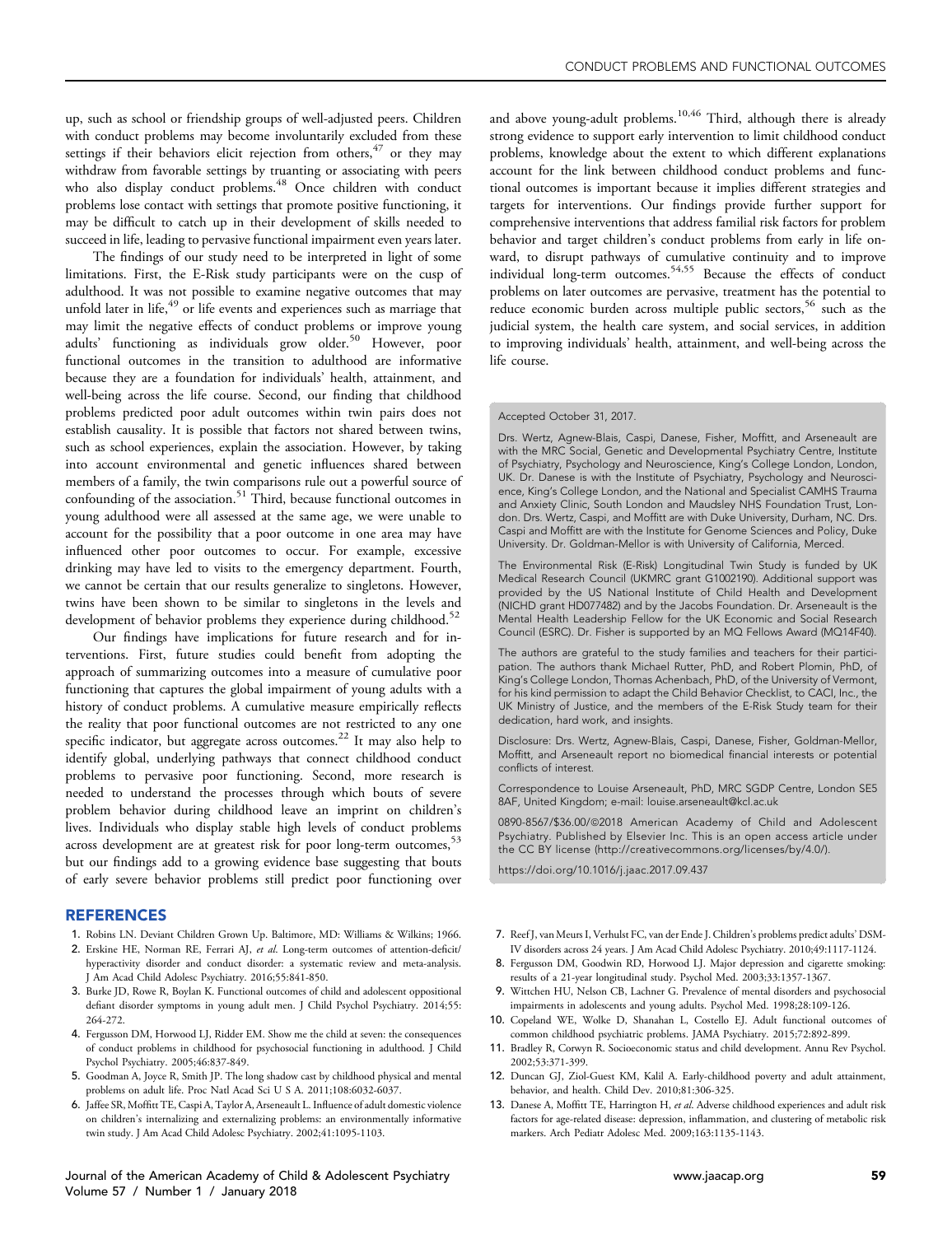- <span id="page-6-0"></span>14. Jaffee SR, Caspi A, Moffitt TE, Taylor A. Physical maltreatment victim to antisocial child: evidence of an environmentally mediated process. J Abnorm Psychol. 2004;113:44-55.
- 15. Currie J, Spatz Widom C. Long-term consequences of child abuse and neglect on adult economic well-being. Child Maltreat. 2010;15:111-120.
- 16. Kim-Cohen J, Moffitt TE, Taylor A, Pawlby S, Caspi A. Maternal depression and children's antisocial behavior: nature and nurture effects. Arch Gen Psychiatry. 2005;62:173-181.
- 17. Lewinsohn PM, Olino TM, Klein DN. Psychosocial impairment in offspring of depressed parents. Psychol Med. 2005;35:1493-1504.
- 18. Branigan AR, McCallum KJ, Freese J. Variation in the heritability of educational attainment: an international meta-analysis. Social Forces. 2013;92:109-140.
- 19. Rhee SH, Waldman ID. Genetic and environmental influences on antisocial behavior: a meta-analysis of twin and adoption studies. Psychol Bull. 2002;128:490-529.
- 20. Kendler KS, Schmitt E, Aggen SH, Prescott CA. Genetic and environmental influences on alcohol, caffeine, cannabis, and nicotine use from early adolescence to middle adulthood. Arch Gen Psychiatry. 2008;65:674.
- 21. Moffitt TE. Adolescence-limited and life-course-persistent antisocial behavior: a developmental taxonomy. Psychol Rev. 1993;100:674-701.
- 22. Caspi A, Houts RM, Belsky DW, et al. Childhood forecasting of a small segment of the population with large economic burden. Nat Hum Behav. 2016;1:1-10.
- 23. Trouton A, Spinath FM, Plomin R. Twins Early Development Study (TEDS): a multivariate, longitudinal genetic investigation of language, cognition and behavior problems in childhood. Twin Res. 2002;5:444-448.
- 24. Moffitt TE, E-Risk Study Team. Teen-aged mothers in contemporary Britain. J Child Psychol Psychiatry. 2002;43:727-742.
- 25. Odgers CL, Caspi A, Bates CJ, Sampson RJ, Moffitt TE. Systematic social observation of children's neighborhoods using Google Street View: a reliable and cost-effective method. J Child Psychol Psychiatry. 2012;53:1009-1017.
- 26. Odgers CL, Caspi A, Russell MA, Sampson RJ, Arseneault L, Moffitt TE. Supportive parenting mediates neighborhood socioeconomic disparities in children's antisocial behavior from ages 5 to 12. Dev Psychopathol. 2012;24:705-721.
- 27. Achenbach TM. Manual for the Child Behavior Checklist/4-18 and 1991 Profile. Burlington, VT: University of Vermont, Department of Psychiatry; 1991.
- 28. Achenbach TM. Manual for the Teacher's Report Form and 1991 Profile. Burlington, VT: University of Vermont, Department of Psychiatry; 1991.
- 29. American Psychiatric Association. Diagnostic and Statistical Manual of Mental Disorders (4th ed., Text Rev.). Washington, DC: American Psychiatric Association; 2000.
- 30. Bird HR, Gould MS, Staghezza B. Aggregating data from multiple informants in child psychiatry epidemiological research. J Am Acad Child Adolesc Psychiatry. 1992;31:78-85.
- 31. Piacentini JC, Cohen P, Cohen J. Combining discrepant diagnostic information from multiple sources: are complex algorithms better than simple ones? J Abnorm Child Psychol. 1992;20:51-63.
- 32. Goldman-Mellor S, Caspi A, Arseneault L, et al. Committed to work but vulnerable: selfperceptions and mental health in NEET 18-year olds from a contemporary British cohort. J Child Psychol Psychiatry. 2016;57:196-203.
- 33. American Psychiatric Association. Diagnostic and Statistical Manual of Mental Disorders (4th ed.). Washington, DC: American Psychiatric Association; 1994.
- 34. American Psychiatric Association. Diagnostic and Statistical Manual of Mental Disorders (5th ed.). Washington, DC: American Psychiatric Association; 2013.
- 35. Robins LN, Cottler L, Bucholz KK, Compton W. Diagnostic Interview Schedule for DSM-IV. St Louis, MO: Washington University School of Medicine; 1995.
- 36. Trzesniewski KH, Moffitt TE, Caspi A, Taylor A, Maughan B. Revisiting the association between reading achievement and antisocial behavior: new evidence of an environmental explanation from a twin study. Child Dev. 2006;77:72-88.
- 37. Jaffee SR, Caspi A, Moffitt TE, Polo-Tomas M, Taylor A. Individual, family, and neighborhood factors distinguish resilient from non-resilient maltreated children: a cumulative stressors model. Child Abuse Negl. 2007;31:231-253.
- 38. Dodge KA, Bates JE, Pettit GS. Mechanisms in the cycle of violence. Science. 1990;250: 1678-1683.
- 39. Dodge KA, Pettit GS, Bates JE, Valente E. Social information-processing patterns partially mediate the effect of early physical abuse on later conduct problems. J Abnorm Psychol. 1995;104:632-643.
- 40. Jaffee SR, Moffitt TE, Caspi A, Taylor A. Life with (or without) father: the benefits of living with two biological parents depend on the father's antisocial behavior. Child Dev. 2003;74:109-126.
- 41. Achenbach TM. Manual for the Young Adult Self-Report and Young Adult Behavior Checklist. Burlington, VT: University of Vermont; 1997.
- 42. Zou G. A modified Poisson regression approach to prospective studies with binary data. Am J Epidemiol. 2004;159:702-706.
- 43. Allison PD. Fixed Effects Regression Models. Thousand Oaks, CA: Sage Publications; 2009.
- 44. StataCorp. Stata Statistical Software: Release 14. College Station, TX: StataCorp LP; 2015.
- 45. Lahey BB, Loeber R, Burke JD, Applegate B. Predicting future antisocial personality disorder in males from a clinical assessment in childhood. J Consult Clin Psychol. 2005;73:389-399.
- 46. Moffitt TE, Caspi A, Harrington H, Milne BJ. Males on the life-course-persistent and adolescence-limited antisocial pathways: follow-up at age 26 years. Dev Psychopathol. 2002;14:179-207.
- 47. Pedersen S, Vitaro F, Barker ED, Borge AIH. The timing of middle-childhood peer rejection and friendship: linking early behavior to early-adolescent adjustment. Child Dev. 2007;78:1037-1051.
- 48. Button TMM, Corley RP, Rhee SH, Hewitt JK, Young SE, Stallings MC. Delinquent peer affiliation and conduct problems: a twin study. J Abnorm Psychol. 2007;116:554-564.
- 49. Healey A, Knapp M, Farrington DP. Adult labour market implications of antisocial behaviour in childhood and adolescence: findings from a UK longitudinal study. Appl Econ. 2004;36:93-105.
- 50. Jaffee SR, Lombardi CM, Coley RL. Using complementary methods to test whether marriage limits men's antisocial behavior. Dev Psychopathol. 2013;25:65-77.
- 51. Turkheimer E, Harden KP. Behavior genetic research methods. In: Reiss HT, Judd CM, eds. Handbook of Research Methods in Social and Personality Psychology. New York, NY: Cambridge University Press; 2014:159-187.
- 52. Gjone H, Nøvik TS. Parental ratings of behaviour problems: a twin and general population comparison. J Child Psychol Psychiatry. 1995;36:1213-1224.
- 53. Odgers CL, Moffitt TE, Broadbent JM, et al. Female and male antisocial trajectories: from childhood origins to adult outcomes. Dev Psychopathol. 2008;20:673-716.
- 54. Conduct Problems Prevention Research Group (CPPR). The effects of the Fast Track preventive intervention on the development of conduct disorder across childhood. Child Dev. 2011;82:331-345.
- 55. Heckman JJ. Skill formation and the economics of investing in disadvantaged children. Science. 2006;312:1900-1902.
- 56. Scott S, Knapp M, Henderson J, Maughan B. Financial cost of social exclusion: follow up study of antisocial children into adulthood. BMJ. 2001;323:191-191.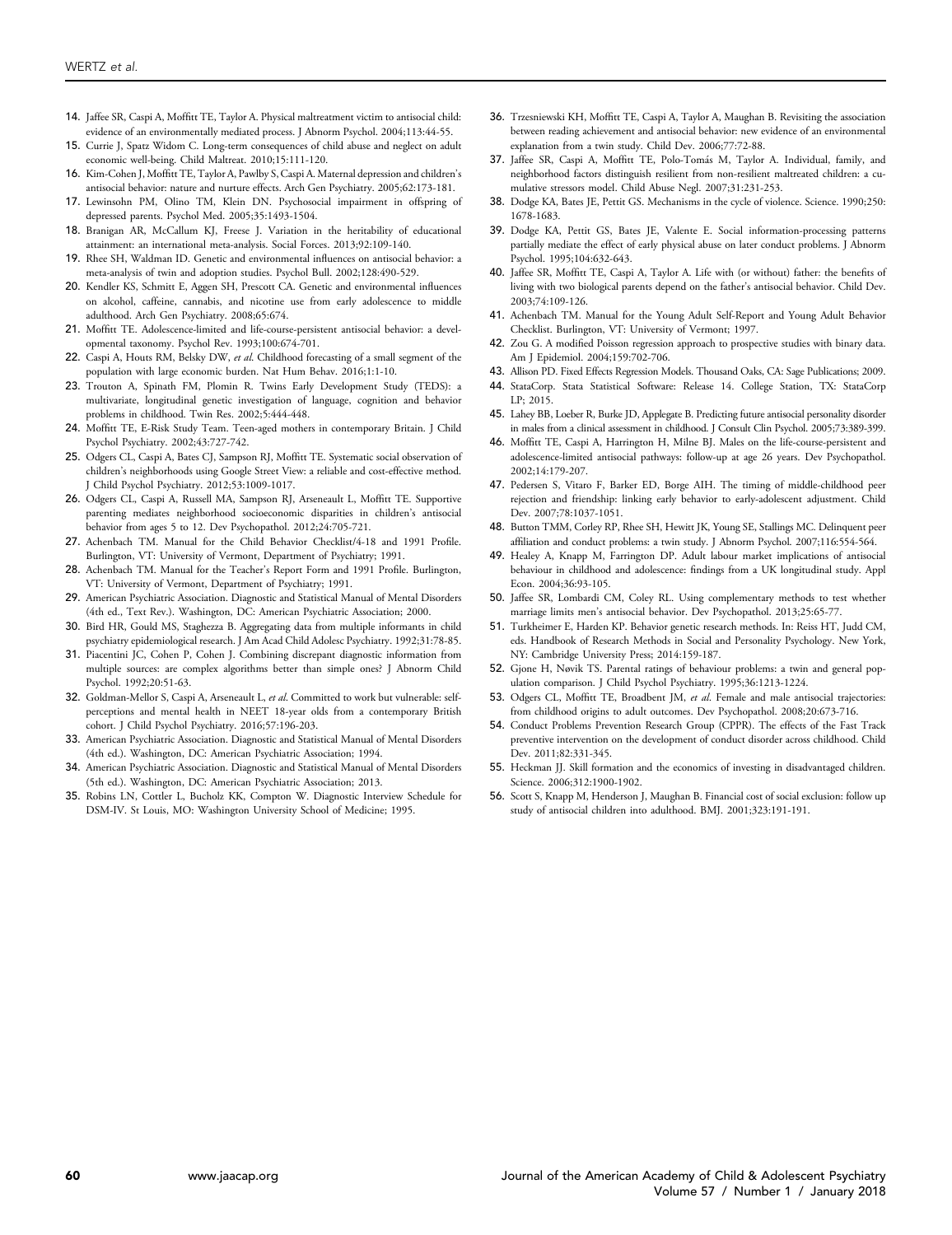# <span id="page-7-0"></span>SUPPLEMENT 1

## Additional Information About Conduct Problems Across Childhood

The percentage of children displaying 5 or more symptoms of conduct disorder at each age were 9.2% ( $n = 205$ ) at age 5 years, 6.1% ( $n = 133$ ) at age 7 years, and 5.5% ( $n = 118$ ) at age 10 years. In all, 14.5%  $(n = 307)$  of the children studied displayed 5 or more symptoms of conduct disorder at 1 or more of these time points. Of these 307 children, 11.7% ( $n = 36$ ) displayed 5 or more symptoms across all 3 time points; 23.8% ( $n = 73$ ) of the children displayed 5 or more symptoms at 2 of 3 time points; and 61.9% ( $n = 190$ ) of the children displayed 5 or more symptoms at only 1 time point. A further 2.6% ( $n = 8$ ) displayed 5 or more symptoms at 1 or more of 3 time points, but had missing data for other assessment time points. Children who displayed 5 or more symptoms at only 1 time point also had elevated symptoms of conduct disorder at the other time points, compared to those who did not ever display 5 or more symptoms, even though these symptoms did not reach the  $5+$  threshold.

## Description of Poor Functional Outcomes at Age 18 Years

Not in Education, Employment, or Training (NEET). Participants were classified as Not in Education, Employment, or Training (NEET) if they reported in the age-18-years interview that they were neither studying, nor working in paid employment, nor pursuing a vocational qualification or apprenticeship training.<sup>[1](#page-10-0)</sup> Participants were queried to ensure that NEET status was not simply a function of being on summer holiday/vacation, or of being a parent. This operationalization of NEET status follows that used by the UK Office of National Statistics and the International Labor Organization.<sup>[2](#page-10-0)</sup> In our cohort, 11.6% of participants were NEET, matching UK national NEET figures.<sup>[3](#page-10-0)</sup>

Parenthood. Information on parenthood was obtained in the age-18 interview by asking participants about the outcome of any previous pregnancies that they had experienced (for girls) or caused (for boys). Girls were additionally asked whether they were currently pregnant. Participants were classified as parents if a previous pregnancy had resulted in a live birth or if they were currently pregnant. In all, 2.9% of girls and 1.1% of boys had experienced or caused at least 1 pregnancy that had resulted in live birth and 0.9% of participants were pregnant at the age-18 interview. The observed rates match the UK national figures on live births for this age group.<sup>[4](#page-10-0)</sup>

Cautions and Convictions. Official records of participants' cautions and convictions were obtained through UK Police National Computer (PNC) record searches conducted in cooperation with the UK Ministry of Justice. Records include complete histories of cautions and convictions for participants cautioned or convicted in the United Kingdom beginning at age 10 years, the age of criminal responsibility. Our data are complete through age 19 years. Cautions and convictions were recoded into a binary variable to reflect whether participants had been cautioned or convicted or not. In all, 10.2% of E-Risk participants had been cautioned or convicted.

Overweight. To assess whether young adults were overweight, trained research workers took anthropometric measurements of participants at the start of the age-18 interview. Body mass index (BMI) was computed as weight in kilograms by height in meters squared, and being overweight

Daily Cigarette Smoking. We assessed cigarette smoking by asking participants about their current smoking habits. Participants who reported that they were currently smoking daily were coded as smokers. Of the participants, 22.3% reported smoking at the time of the interview, matching UK national figures for this age group.<sup>[6](#page-10-0)</sup>

Heavy Drinking. We assessed alcohol drinking by asking participants: "In a typical week when you had something to drink, how many drinks, in total, would you usually have," for the period from Monday to Thursdays and from Fridays through Sundays. The term "drink" was explained to mean "a glass of wine, a can or bottle of beer, a 'shot' of hard spirits either alone or in a mixed drink, cocktail." We added the number of drinks from both time periods to obtain drinks per week. We defined heavy drinking as being among the 20% highest scoring participants (equivalent to 14 or more alcoholic drinks per week; see [Table S3](#page-9-0) for sensitivity tests using different thresholds). This categorization corresponds to UK figures reporting that approximately 15% to 20% of 16- to 24-year-olds consume more than the UK Chief Medical Officer's recommended limit of 14 units of alcohol per week.[7](#page-10-0)

Suicide Attempts/Self-Harm. At the age-18 interview, participants were interviewed about suicide attempts and self-harm occurring between ages 12 and 18 years. To assess suicide attempts, participants were asked whether they had tried to kill themselves or attempted suicide since age 12. If they answered positively, further questions about the specific events were asked to obtain details and to establish whether they were accompanied by intent to die. To assess self-harm, participants were asked whether they had ever tried to hurt themselves to cope with stress or emotional pain. Responses were combined into 1 dichotomous variable indicating whether the participant had engaged in any suicidal or selfharming behavior. In all, 3.8% of participants had attempted suicide and 14.3% had engaged in self-harm. These rates are slightly lower than UK national figures in 16- to 24-year-olds, which may be explained by different measurement methods and age periods covered.<sup>8</sup>

Social Isolation. Social isolation was measured using the Multidimensional Scale of Perceived Social Support (MSPSS), which assesses in-dividuals' access to supportive relationships with family and friends<sup>[9](#page-10-0)</sup> with 12 items consisting of statements such as "There is a special person who is around when I am in need" and "I can count on my friends when things go wrong." Participants rated these statements as "not true" (0), "somewhat true" (1), or "very true" (2). We reversed the scoring of the items so that higher scores reflected greater isolation (Cronbach's  $\alpha$  = .88). We defined social isolation as being among the 20% highestscoring participants (see [Table S3](#page-9-0) for sensitivity tests using different thresholds).

Low Life Satisfaction. Participants' life satisfaction was assessed using the Satisfaction With Life Scale,<sup>[10](#page-10-0)</sup> with 5 items such as "The conditions of my life are excellent" and "I am satisfied with my life." The response format was a 5-point scale ranging from "strongly disagree" (1) to "strongly agree" (5). We reversed the scoring of the items so that higher scores reflected lower life satisfaction. We defined low life satisfaction as being among the 20% highest scoring participants (see [Table S3](#page-9-0) for sensitivity tests using different thresholds).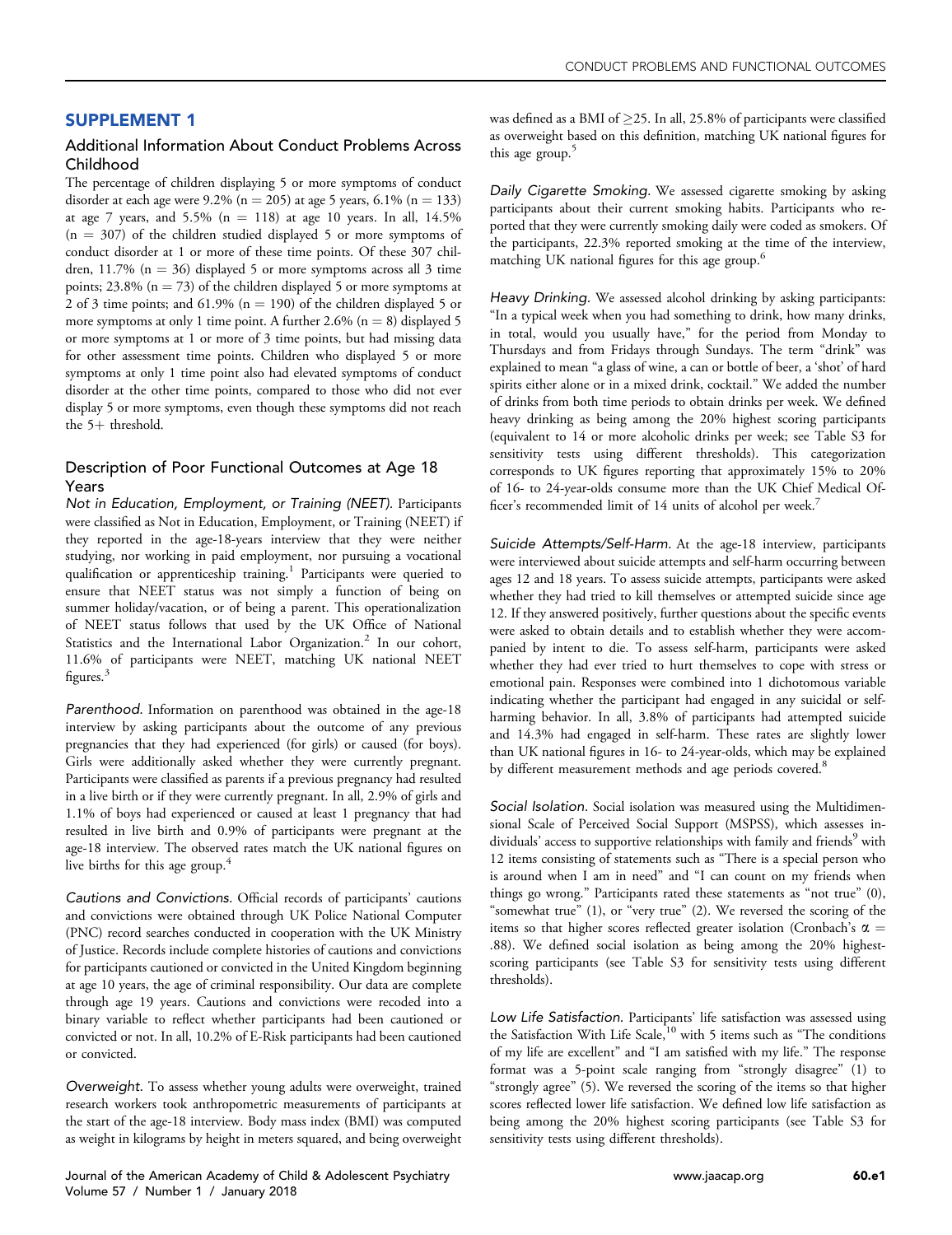#### <span id="page-8-0"></span>TABLE S1 Effect of Childhood Conduct Problems on Age-18 Functional Outcomes, Using Different Symptoms Thresholds<sup>a</sup> to Identify a Childhood History of Conduct Problems as Well as a Continuous Measure of Conduct Disorder Symptoms<sup>b</sup>

|                            | <b>Measurement of Childhood History of Conduct Problems</b> |                                    |                                               |                           |  |
|----------------------------|-------------------------------------------------------------|------------------------------------|-----------------------------------------------|---------------------------|--|
|                            | $3+$ Symptoms<br>(37.8% of Sample)                          | $4+$ Symptoms<br>(23.3% of Sample) | $5+$ Symptoms<br>$(14.5\% \text{ of Sample})$ | <b>Continuous Measure</b> |  |
|                            | IRR (95% CI)                                                | IRR (95% CI)                       | <b>IRR (95% CI)</b>                           | <b>IRR (95% CI)</b>       |  |
| <b>NEET</b>                | 1.90 (1.46, 2.48)                                           | 2.07(1.55, 2.75)                   | 2.56(1.92, 3.43)                              | 1.28 (1.22, 1.35)         |  |
| Parenthood                 | 2.29(1.28, 4.09)                                            | 2.07(1.11, 3.86)                   | 3.04(1.58, 5.86)                              | 1.35(1.20, 1.52)          |  |
| Cautions and convictions   | 2.74 (2.03, 3.71)                                           | 3.33(2.49, 4.46)                   | 3.62(2.73, 4.79)                              | 1.37(1.30, 1.44)          |  |
| Overweight                 | 1.35(1.13, 1.61)                                            | 1.49 (1.23, 1.80)                  | 1.36 (1.10, 1.70)                             | 1.12(1.06, 1.17)          |  |
| Daily cigarette smoking    | 2.08 (1.73, 2.50)                                           | 2.08 (1.72, 2.52)                  | 2.31 (1.89, 2.82)                             | 1.26(1.21, 1.30)          |  |
| Heavy drinking             | 1.57(1.30, 1.90)                                            | 1.63(1.33, 2.00)                   | 1.60 (1.29, 2.00)                             | 1.15(1.11, 1.21)          |  |
| Visits to ED               | $1.18$ (.98, 1.41)                                          | 1.20 (.98, 1.47)                   | 1.48 (1.19, 1.85)                             | 1.10(1.04, 1.16)          |  |
| Suicide attempts/self-harm | 1.51 (1.21, 1.90)                                           | 1.53 (1.18, 1.99)                  | 2.00(1.51, 2.64)                              | 1.14 (1.06, 1.22)         |  |
| Social isolation           | 1.58 (1.31, 1.92)                                           | 1.50 (1.22, 1.84)                  | 1.67 (1.34, 2.08)                             | 1.15(1.09, 1.21)          |  |
| Low life satisfaction      | 1.66 (1.36, 2.04)                                           | 1.87 (1.52, 2.31)                  | 2.05(1.64, 2.55)                              | 1.19(1.14, 1.25)          |  |

Note: All analyses are adjusted for participants' sex.  $ED =$  emergency department; IRR = incidence-rate ratio; NEET = Not in Education, Employment, or Training. <sup>a</sup>Participants were categorized as having a childhood history of conduct problems if they displayed equal to or more than the threshold number of conduct disorder symptoms at 1 or more assessment time points during childhood. Results reported in the main article using a threshold of 5+ symptoms are shown in boldface type. <sup>b</sup>The continuous measure was computed by averaging conduct disorder symptoms across all assessment time points in childhood, for children with valid data at all 3 time points ( $n = 2,116$ ).

## TABLE S2 Effect of Childhood Conduct Problems on Cumulative Poor Functioning, Using Different Symptoms Thresholds<sup>a</sup> to Identify a Childhood History of Conduct Problems as Well as a Continuous Measure of Conduct Disorder Symptomsb

|                                                                                                                 | <b>Measurement of Childhood History of Conduct Problems</b> |                     |                     |                           |  |
|-----------------------------------------------------------------------------------------------------------------|-------------------------------------------------------------|---------------------|---------------------|---------------------------|--|
|                                                                                                                 | $3+$ Symptoms                                               | $4+$ Symptoms       | $5+$ Symptoms       | <b>Continuous Measure</b> |  |
|                                                                                                                 | IRR (95% CI)                                                | <b>IRR (95% CI)</b> | <b>IRR (95% CI)</b> | <b>IRR (95% CI)</b>       |  |
| Does a childhood history of conduct problems predict<br>cumulative poor functioning at age 18 years?            |                                                             |                     |                     |                           |  |
| Effect of conduct problems (adjusted for sex)                                                                   | 1.65(1.49, 1.82)                                            | 1.75 (1.58, 1.95)   | 1.96 (1.75, 2.18)   | 1.20(1.17, 1.23)          |  |
| Is the effect accounted for by young adult psychopathology?                                                     |                                                             |                     |                     |                           |  |
| Effect of conduct problems (adjusted for sex and<br>young-adult psychopathology)                                | 1.49 (1.37, 1.63)                                           | 1.50(1.37, 1.65)    | 1.61 (1.45, 1.79)   | 1.15(1.12, 1.17)          |  |
| Is the effect accounted for by well-established risk factors?                                                   |                                                             |                     |                     |                           |  |
| Effect of conduct problems (adjusted for sex, young-adult<br>psychopathology and well-established risk factors) | 1.32(1.21, 1.45)                                            | 1.31(1.19, 1.45)    | 1.40 (1.26, 1.56)   | 1.11(1.08, 1.14)          |  |
| Is the effect accounted for by unmeasured familial risk factors?                                                |                                                             |                     |                     |                           |  |
| Effect of conduct problems within twin pairs (adjusted for<br>young-adult psychopathology)                      | 1.23 (1.08, 1.41)                                           | 1.25(1.07, 1.45)    | 1.30(1.10, 1.54)    | 1.08(1.01, 1.14)          |  |

Note:  $IRR = Incidence-rate ratio$ .

<sup>a</sup>Children were categorized as having a childhood history of conduct problems if they displayed equal to or more than the threshold number of conduct disorder symptoms at 1 or more assessment time points during childhood. Results reported in the main article using a threshold of 5+ symptoms are shown in boldface type.  $b$ The continuous measure was computed by averaging conduct disorder symptoms across all assessment time points in childhood, for children with valid data at all 3 time points ( $n = 2,116$ ).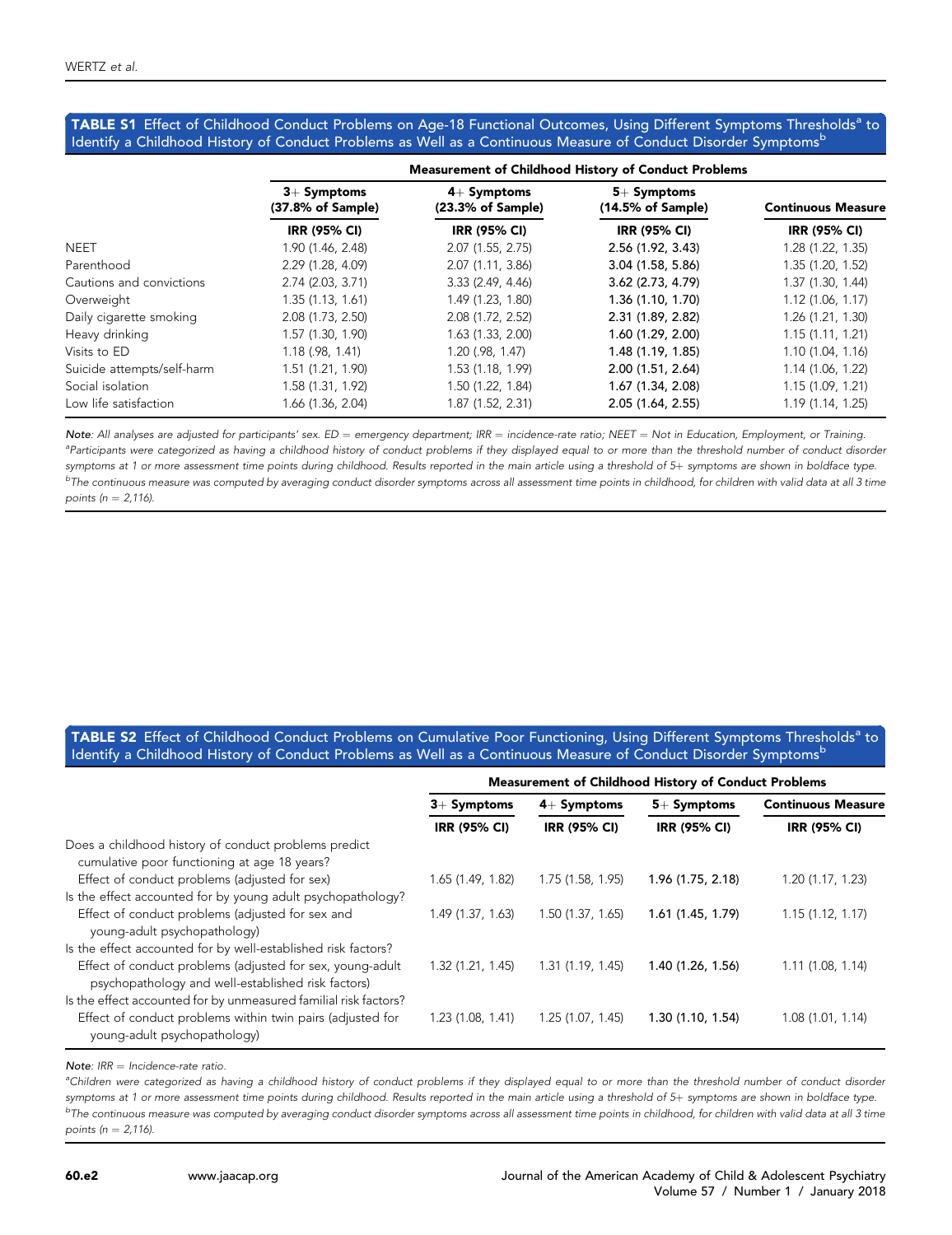### <span id="page-9-0"></span>TABLE S3 Effects of a Childhood History of Severe Conduct Problems on Age-18 Functional Outcomes, Using Different Thresholds to Classify Poor Functioning

|                       | <b>Childhood History of Conduct Problems</b> |
|-----------------------|----------------------------------------------|
|                       | <b>IRR (95% CI)</b>                          |
| Heavy drinking        |                                              |
| 20% Cut-off           | 1.60 (1.29, 1.99)                            |
| 15% Cut-off           | 1.65(1.28, 2.13)                             |
| 10% Cut-off           | 1.71 (1.23, 2.39)                            |
| Social isolation      |                                              |
| 20% Cut-off           | 1.67 (1.34, 2.08)                            |
| 15% Cut-off           | 1.86 (1.41, 2.46)                            |
| 10% Cut-off           | 1.96 (1.42, 2.68)                            |
| Low life satisfaction |                                              |
| 20% Cut-off           | 2.05 (1.64, 2.55)                            |
| 15% Cut-off           | 2.05 (1.56, 2.70)                            |
| 10% Cut-off           | 2.10 (1.53, 2.89)                            |
|                       |                                              |

Note: All analyses are adjusted for participants' sex. Results reported in the main article using the 20% cut-off are shown in boldface type.  $IRR = incidence-rate ratio$ .

TABLE S4 Effect of Childhood Conduct Problems on a Measure of Cumulative Poor Functioning at Age 18 Years, Leaving Out 1 Outcome at a Time

|                                          | <b>Childhood History</b><br>of Conduct Problems |
|------------------------------------------|-------------------------------------------------|
|                                          | <b>IRR (95% CI)</b>                             |
| Cumulative poor functioning              | 1.96 (1.75, 2.18)                               |
| Excluding NEET                           | 1.92 (1.73, 2.13)                               |
| Excluding parenthood                     | 1.92 (1.73, 2.13)                               |
| Excluding cautions and convictions       | 1.87 (1.67, 2.08)                               |
| Excluding overweight                     | 2.05 (1.82, 2.31)                               |
| Excluding daily cigarette smoking        | 1.89 (1.70, 2.11)                               |
| Excluding heavy drinking                 | 2.00 (1.79, 2.24)                               |
| Excluding visits to emergency department | 2.03 (1.80, 2.28)                               |
| Excluding suicide attempts/self-harm     | 1.94 (1.74, 2.16)                               |
| Excluding social isolation               | 1.92 (1.73, 2.14)                               |
| Excluding low life satisfaction          | 1.99 (1.77, 2.23)                               |

Note: All analyses are adjusted for participants' sex. Results reported in the main article using a measure that includes all outcomes are shown in boldface type.  $IRR = incidence-rate ratio; NEET = not in education, employment, or training.$